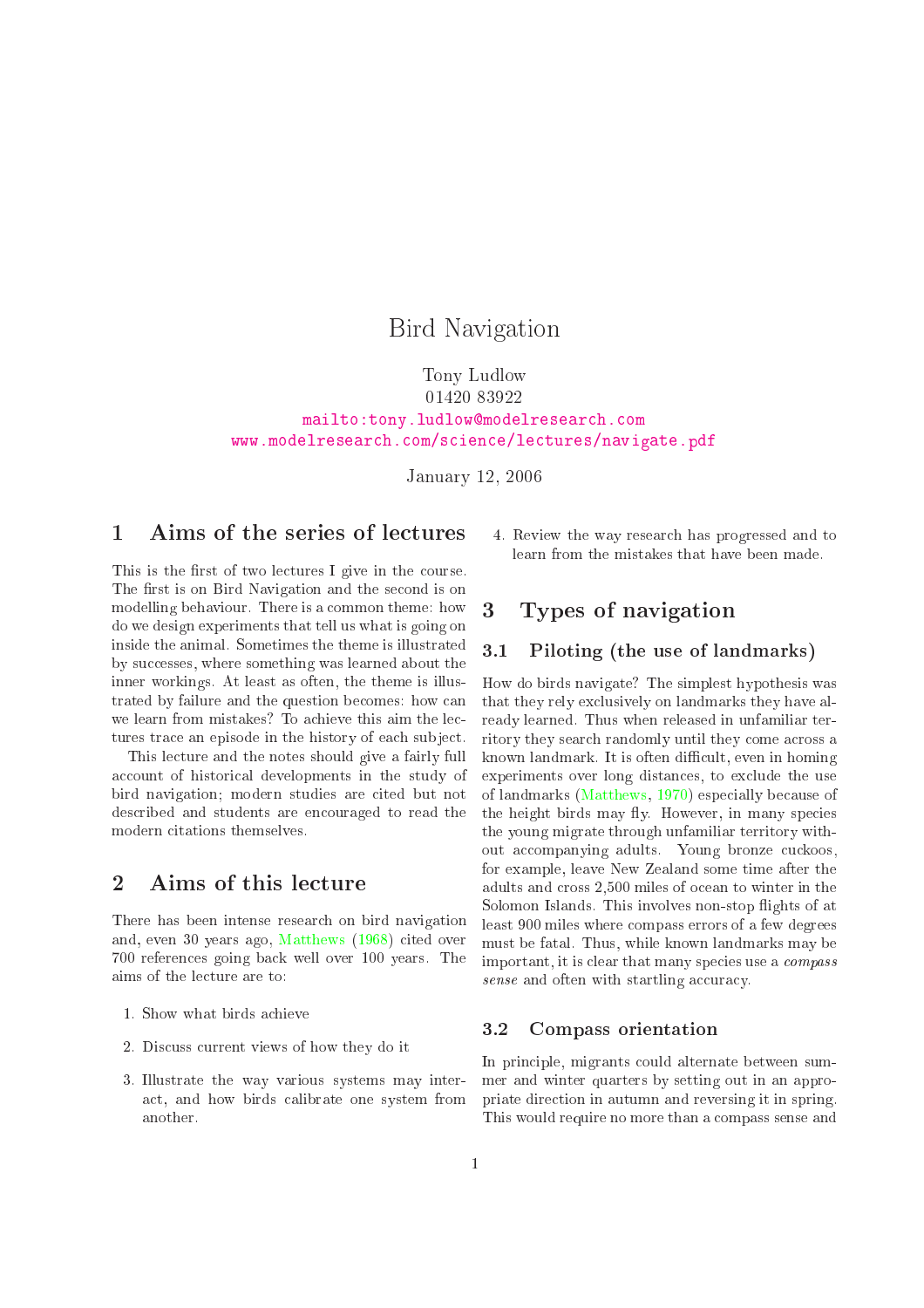genetic coding of the appropriate direction. In practice, young birds of several species seem to show exa
tly this on their autumn migration. When trapped and artificially displaced, young starlings continued to head in the same direction instead of correcting for the displa
ement and so ending up in the appropriate winter quarters (Fig. [1\)](#page-1-0) (Perdeck [\(1958\)](#page-8-0) reviewed by [Matthews](#page-7-0) [\(1968](#page-7-0)); [S
hmidt-Koenig](#page-8-1) [\(1965\)](#page-8-1)).

More recently, [Helbig](#page-7-2) [\(1996](#page-7-2)) studied the geneti basis of inherited migratory dire
tions while [Thorup](#page-8-2) et al. [\(2000\)](#page-8-2) and [Mouritsen](#page-7-3) [\(2000\)](#page-7-3) have debated the eviden
e from models used to simulate the geographic distribution of ringing recoveries in young pied flycatchers (Fidecula hypoleuca). It appeared that the ringing re
overies were more narrowly distributed than would be predicted by a model with compass direction alone, leading to the claim that young birds were ompensating for the previous night's wind drift. The study is interesting but difficult to interpret.

## 3.3 True navigation

In Perde
k's experiments, displa
ed adults ompensated for the error and most recoveries occurred in the normal winter quarters or on the way to it. Thus the adult birds were able to determine whi
h ompass dire
tion would lead them to their goal. This additional ability is usually referred to as true navigation

Landmarks, ompass orientation, and true navigation are of ourse used together by many spe
ies. The best studied example is the homing pigeon and Michener and Walcott [\(1967\)](#page-7-4) have tracked individual pigeons homing from unfamiliar territory (Fig. [2\)](#page-2-0). Flights often showed three phases:

- <span id="page-1-0"></span>1. Flight in a 'preferred direction', for five miles or more, not usually towards home. A ompass sense is all that is needed to explain this phase.
- 2. Flight heading towards home for many miles with errors often less than two degrees. This illustrates both the ability to maintain a ompass bearing and the accuracy of their estimate of the home dire
tion.



Figure 1: Re
overies of starlings displa
ed from Holland to Switzerland while on autumn migration. Open circles: adults; filled circles: juveniles (From Matthews, 1968, p. 14, after Perde
k, 1958). Note that the young birds ontinued to migrate in the direction needed to reach the usual wintering area (controls) from Holland, but this was now inappropriate. The adults mostly hanged dire
tion ba
k towards the usual wintering area.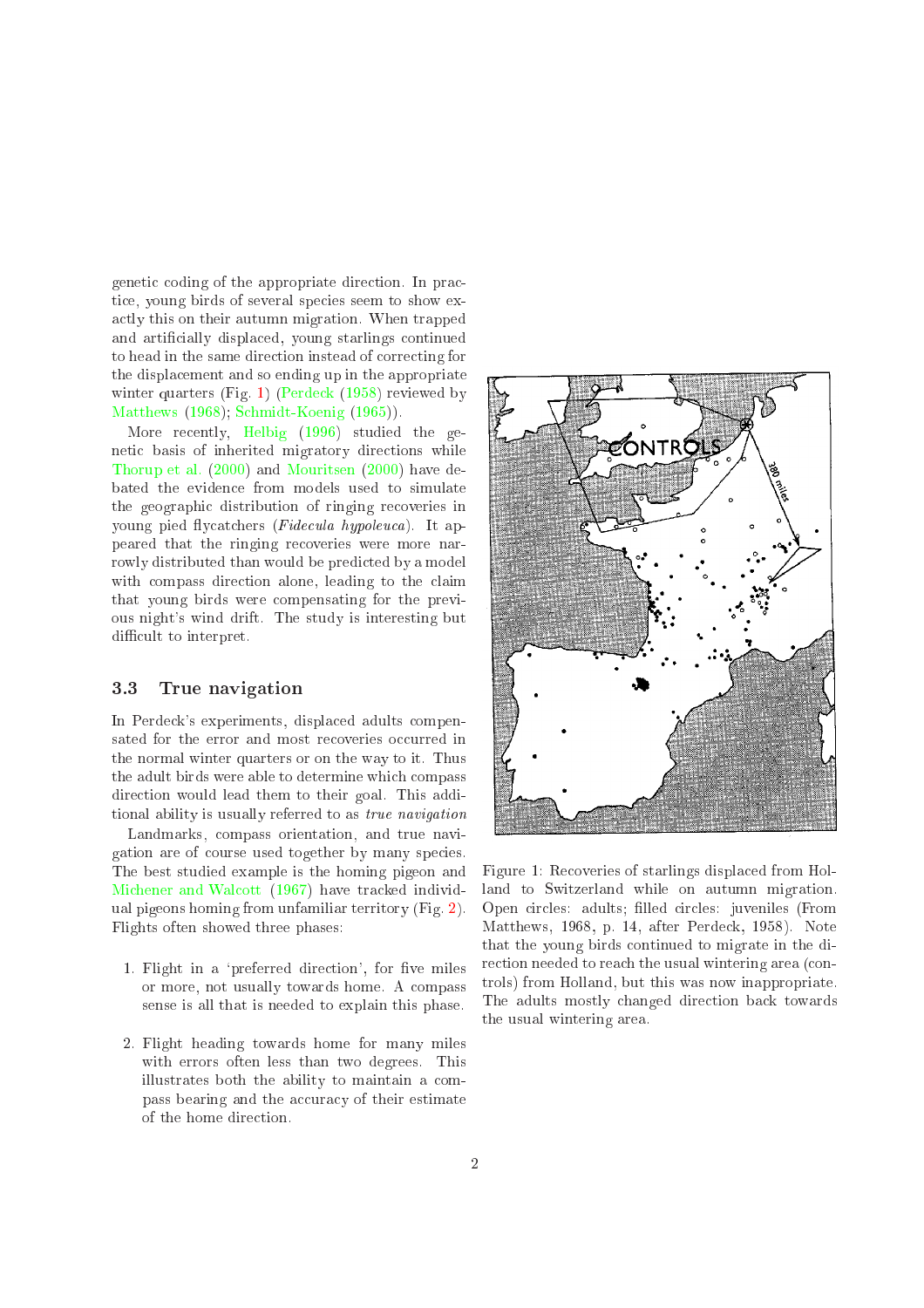

<span id="page-2-0"></span>Figure 2: All the tracks of Blue W Y. Some of the highest mountains are shown in this figure as rings of dots. For several days prior to tra
k 5 the bird was kept under an artificial light/dark regime. (From Mi
hener and Wal
ot (1967)).

3. Within ten miles of the loft pigeons appeared to respond to landmarks.

# <sup>4</sup> Sensory ues

The sensory cues underlying these three types of orientation have been studied intensively. Unfortunately mu
h of the work before 1965 was unreliable be
ause the problems of ir
ular statisti
s were not well understood. Another early misunderstanding arose be
ause authors assumed that birds ould use only one set of cues. The fallacy can be illustrated by imagining a man heading north with a ompass. Take the ompass away and he manages by the stars, does this prove he was not using the ompass. It seems very obvious, but Pennycuick set out the requirements for any successful navigation hypothesis and his first requirement was that the proposed cues must be available under all onditions in whi
h birds are known to navigate. He was not alone in mak-ing this error. Thus [Matthews](#page-7-5) [\(1951](#page-7-5)) concluded that magnetism had no role in bird navigation after showing that pigeons homed successfully with bar magnets atta
hed. Later, [Keeton](#page-7-6) [\(1971\)](#page-7-6) found eviden
e that, under over
ast skies, an atta
hed magnet aused disorientation while a brass bar did not. Both groups ould navigate while the sun was visible. You should be s
epti
al, therefore, of experiments whi
h seem to rule out a cue because the bird does not use it. It may be that other cues were available.

A third problem is that many authors studied the vanishing dire
tions of birds at the release site. As Michener and Walcott [\(1967](#page-7-4)) showed, the first phase of ight is often in some preferred dire
tion, unrelated to the home direction. This phase can extend for ten miles: well beyond the point of vanishing. Care is needed in interpreting vanishing dire
tions and their response to various treatments, although this was not understood in the early studies.

The cues on which piloting is based are presumably visual, and depend on what landmarks the bird has learned. Pigeons fitted with frosted-glass contactlenses return to within a few hundred metres of the loft, but fail to reach it, so visual landmarks seem to be essential for the final approach. Piloting cues are mu
h more boring than those whi
h underly ompass orientation or true navigation. It is best to onsider these latter types of orientation separately.

## $\overline{5}$ Sensory cues underlying ompass orientation

#### $5.1$ 5.1 Sun

[Kramer](#page-7-7) [\(1951](#page-7-7)) suggested that the sun was used as a ompass, being south at noon and moving approximately 15 per hour. This was based on experiments in which starlings were placed in circular cages with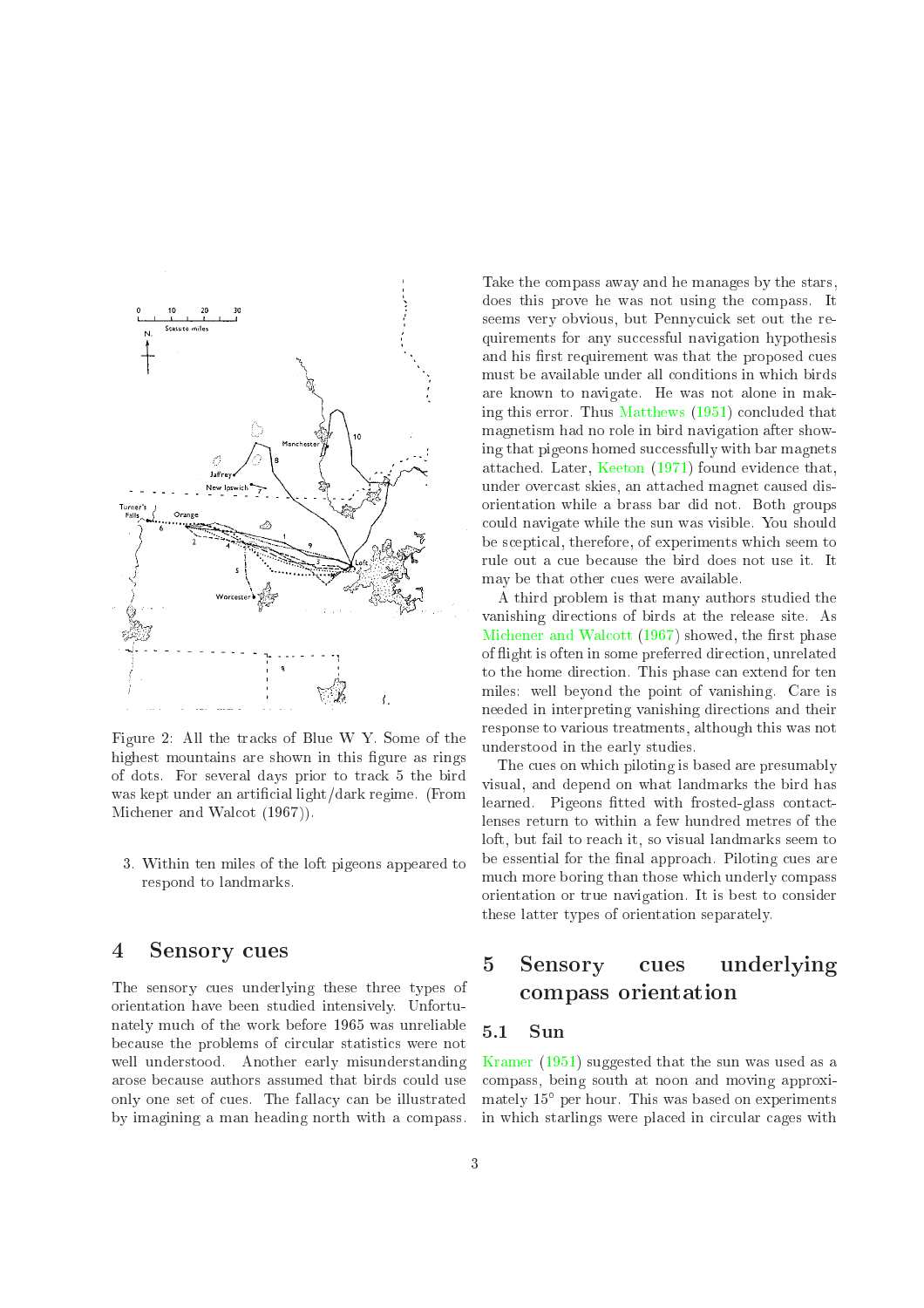per
hes around the walls. Kramer re
orded the number of times ea
h per
h was used and the birds preferred those in the direction they would have taken on migration. They be
ame ompletely disoriented under over
ast but, in later studies, took up appropriate orientation when the sun was 'moved' by reflection.

To use the sun as a ompass, a bird must allow for its movement through the sky (about 90 every six hours). Numerous experiments (eg. by [Kramer,](#page-7-8) [1952\)](#page-7-8) have demonstrated this ability in aged starlings  $(Fig. 3)$  $(Fig. 3)$ . He also shifted their internal clocks by six hours and demonstrated errors of about 90 . Finally, he arranged a 'stationary' sun and showed that the birds' preferen
es moved around the age in the predi
ted way. Numerous experiments (reviewed by [Matthews,](#page-7-0) [1968,](#page-7-0) Ch. 3), and since, have confirmed the view that the sun is used as a ompass.

The majority of migrants fly at night. The eviden
e for ompass orientation by the stars is good [\(Matthews,](#page-7-0) [1968,](#page-7-0) Ch. 4).

The first experiments were by [Sauer](#page-8-3) and Sauer [\(1955\)](#page-8-3); [Sauer](#page-8-4) [\(1957\)](#page-8-4) who showed that hand-reared bla
k
aps and garden warblers took up their appropriate autumn migration dire
tions in Kramer ages under a planetarium sky, even though they had never seen a natural sky. The birds reversed their migratory direction when tested in spring.

[Emlen](#page-7-9) [\(1972](#page-7-9)) gave an example of planetarium experiments and ta
kled the problem of how birds learn to use the stars. He showed that indigo buntings learned where north is from the rotation of the stars. The north star is the one that moves least. Emlen used a planetarium to rotate the stars with other onstellations as the entre of rotation and the birds adopted these constellations as 'north'. These results have been confirmed inumerable times and a particularly good study is by [Mouritsen](#page-8-5) and Larsen [\(2001\)](#page-8-5) who compare five hypotheses in a single experiment.

Radar studies (e.g. [Bellrose,](#page-7-10) [1967;](#page-7-10) Griffin, [1973\)](#page-7-11) indi
ate that night migrants are not disoriented under over
ast, so they appear to be able to maintain a course without seeing the stars. However, occasional glimpses of the stars may be enough to set the dire
-



(d) Stationary 'sun'

<span id="page-3-0"></span>Figure 3: Analysis of sunompass orientation in aged starlings. (a) The birds sele
t the same dire
 tion at different times of day. (b) The orientation is hanged by displa
ing the sun's apparent position by mirrors. (c) The orientation can equally be changed by shifting the bird's internal 'clock'. (d) The angle taken up with reference to a stationary 'sun' changes through the day. Time is shown in hours in the entres. Dots represent a
tivity periods (a,b) or food choices  $(c,d)$ . (From Matthews  $(1968)$ ).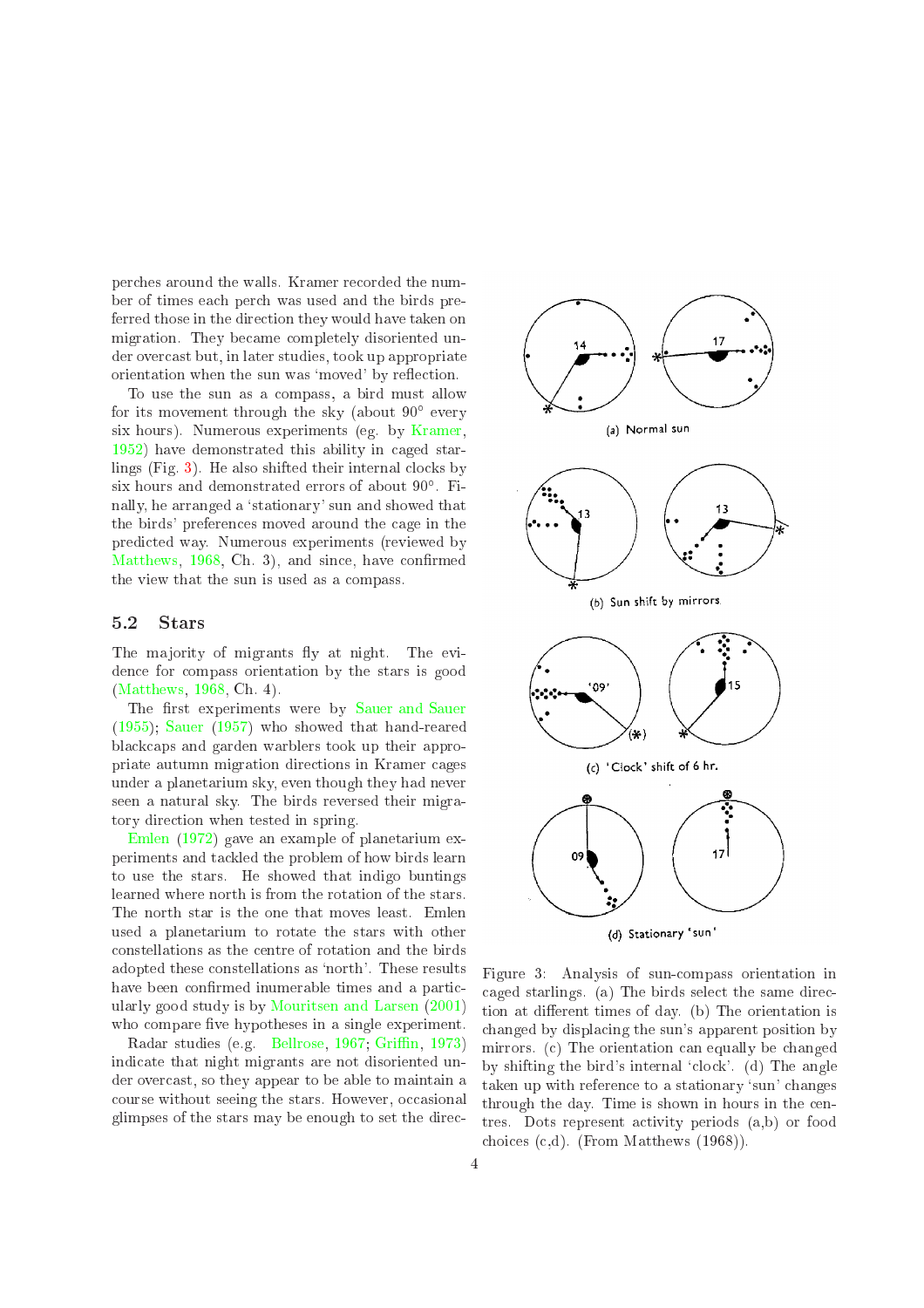tion and the set dire
tion ould then be maintained using other cues such as wind.

## 5.3 Wind

[Nisbet](#page-8-6) [\(1955\)](#page-8-6) and [Bellrose](#page-7-10) [\(1967\)](#page-7-10) discuss the possibility of birds using wind direction as a cue, the latter providing some evidence. A flying bird may sense wind dire
tion by the shape of the gusts. These begin suddenly and die away gradually so the highest accelerations are felt in the direction of the wind. This information may be enough to allow a bird to maintain a ourse after it is set by other ues.

## 5.4 Magnetism

In the 1960s, magnetism was thrown out as a cue for bird orientation in no un
ertain terms; it is now well demonstrated that birds use magnetism as a ompass. The attitudes and misunderstandings do little credit to the scientific community. One of our Ph.D. students found eviden
e of magneti orientation in nematodes in the late 1960s but was told by his supervisor that he would fail his Ph.D. if he in
luded it in the thesis.

The first convincing evidence came from insect behaviour [\(Lindauer](#page-7-12) and Martin, [1972\)](#page-7-12).

At about the same time, [Keeton](#page-7-6) [\(1971\)](#page-7-6) showed that magnets ould onfuse pigeons for
ed to home under over
ast. At Cornell University, where Keeton worked, it is cloudy almost all the time so pigeons get lots of pra
ti
e under over
ast. Keeton's results showed:

| Cloud cover:               | Clear | Overcast             |
|----------------------------|-------|----------------------|
| With magnets               |       | oriented disoriented |
| With brass bars   oriented |       | oriented             |

It was not lear whether the magnets interfered with compass orientation or with true navigation, under over
ast. However, [Wilts
hko](#page-9-0) and Wilts
hko [\(1972\)](#page-9-0) showed that robins have a ompass response to magnetic fields of the same intensity as the earth's. They failed to respond to mu
h stronger or weaker fields.

It ame as a omplete surprise that the robins did not follow the north or south pole of the field, but followed the angle of dip. Walcott and Green [\(1974\)](#page-8-7) then showed that pigeons were disoriented by an ele
 trically induced magnetic field. They had fitted coils round the heads of their pigeons and the dire
tion of current determined the magnetic field. When the field was North up (NUP) the pigeons headed in the opposite dire
tion (until the batteries ran out). With SUP the orientation was normal. Hence, their results fitted well with Wiltschko and Wiltschko [\(1972](#page-9-0)).

Modern studies have confirmed responses to the angle of dip in many species (eg. [Able](#page-7-13) and Able, [1996\)](#page-7-13) and increased the range of species known to use magnetic cues (eg. [Gudmundsson](#page-7-14) and Sandberg, [2000\)](#page-7-14).

## 5.5 Polarised light

[Brines](#page-7-15) [\(1980\)](#page-7-15); Phillips and [Waldvogel](#page-8-8) [\(1982,](#page-8-8) [1988\)](#page-8-9) showed that birds responded to the way patterns of polarised light rotated during the day. More re ent studies have shown that it is the rotation of polarised light rather than the sun itself whi
h is used for fine tuning the magnetic compass [\(Able](#page-7-16) and Able, [1993\)](#page-7-16). This is espe
ially interesting in the light of [Mouritsen](#page-8-5) and Larsen [\(2001\)](#page-8-5).

# <sup>6</sup> Cues underlying true navigation

If, in a particular example, we can rule out the use of landmarks, then a homing bird must be using true navigation, ie. it must determine its present position in relation to home or goal. The adult star-lings displaced by Perdeck [\(1958\)](#page-8-0) corrected for the displacement and flew to their normal winter quarters. And the tracks of homing pigeons, recorded by [Mi
hener](#page-7-4) and Wal
ott [\(1967\)](#page-7-4) leave no doubt about the accuracy with which pigeons can determine their home dire
tion from many miles away. However, the first phase of a homing flight is often in the wrong direction and these 'vanishing directions' have been used in experiments. When the vanishing dire
tion is disturbed by a treatment it ould be that the bird has the wrong idea about the home direction, or it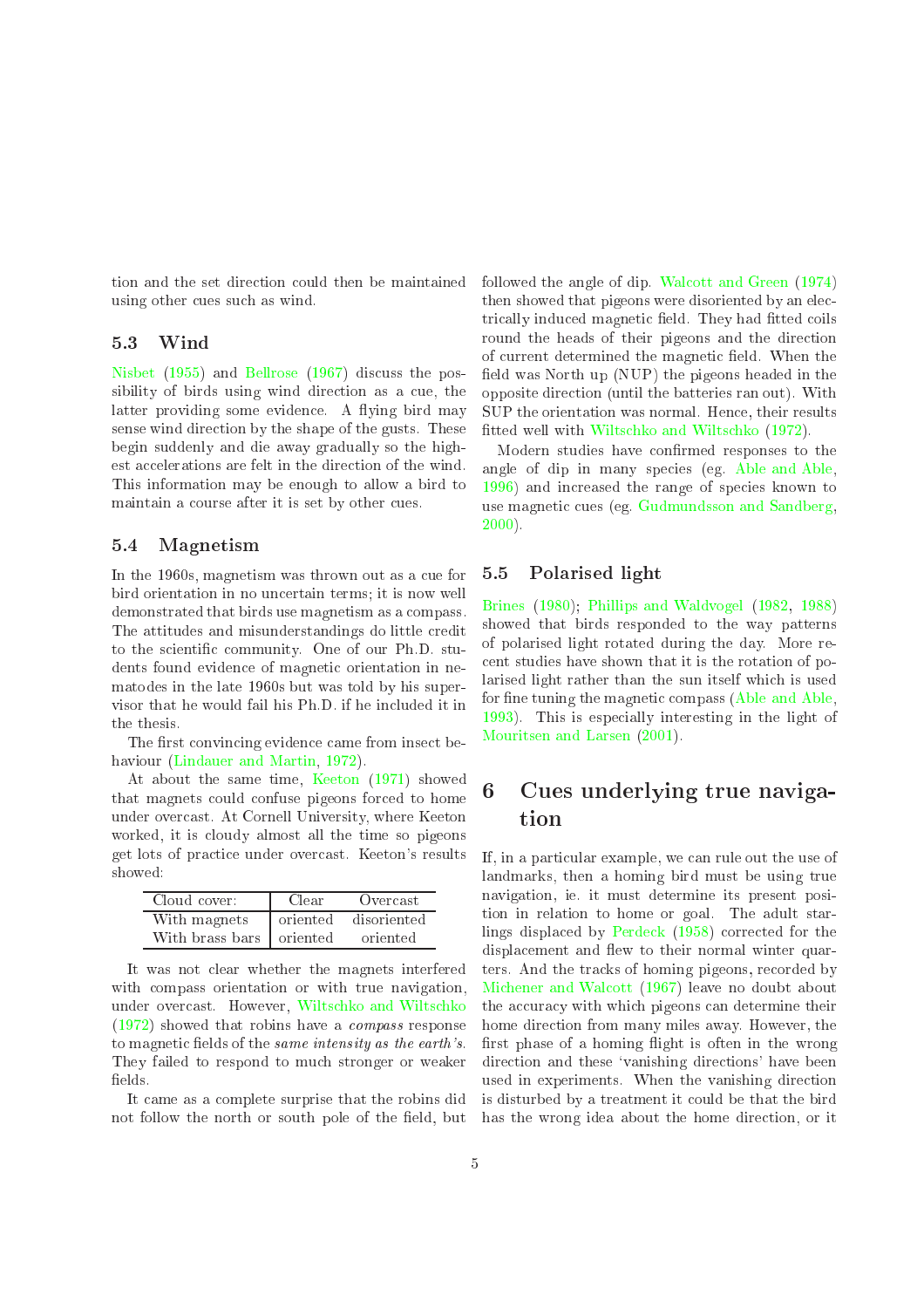could be that the compass it is using has been disturbed. These complications make it even more dificult to identify the navigation cues than it has been to identify the ompass ues.

To date, there have been four serious hypotheses explaining true navigation:

- 1. That the bird omputes every twist and turn of the outward journey and so, by a highly sophisti
ated sense of dire
tion, keeps in mind the home dire
tion. Birds have been transported in rotating drums, while anaesthetised, in varying magnetic fields and unable to see the outside. In all cases homing was unimpaired but recent studies have revived the debate (Wallraff, [2000;](#page-8-10) [Wilts
hko](#page-8-11) and Wilts
hko, [2000](#page-8-11)).
- 2. That birds find their position by celestial cues. Be
ause the earth rotates, this requires that the birds have an internal clock. A bird displaced to the east, for example, would find the sun at a given height earlier than at home. One displa
ed to the south would find the sun higher, at a given time of day, than it should expe
t at home at the same time of day.
- 3. That the birds use magnetic variations across the earth's surfa
e.
- 4. That birds learn to asso
iate a parti
ular odour with a particular direction of the wind at their home site. Then they fly in the opposite direction when they dete
t the odour at the release site.

## 6.1 Celestial navigation

The details of the various elestial navigation hypotheses are set out in [Matthews](#page-7-0) [\(1968\)](#page-7-0). All su
h hypotheses require that a bird can detect the suns position accurately. However, pigeons have been known to home while wearing frosted glass contact lenses which excluded any precise judgement of the sun's position. So if they do use the sun normally, they must be using some other navigation system when wearing frosted glass onta
t lenses.

[Keeton](#page-7-17) [\(1969](#page-7-17)) not only demonstrated that pigeons an home adequately under over
ast, but that the errors that time-shifted birds made when the sun was visible were the errors that would be predicted if the bird were using the sun as a ompass. The errors were not those predicted on any hypothesis which involved a sun-based true navigation. Keeton's results

| Cloud cover:         | clear       | overcast  |
|----------------------|-------------|-----------|
| Time-shifted pigeons | sun compass | no errors |
|                      | errors      |           |
| Control pigeons      | no errors   | no errors |

Michener and Walcott [\(1967\)](#page-7-4) originally thought that they had evidence for the sort of errors predicted on a sun-based navigation hypothesis, but [Wal
ott](#page-8-12) [\(1972\)](#page-8-12) be
ame onvin
ed that the sun was used as a ompass and no more. This shift of opinion was based on <sup>a</sup> long series of experiments. [S
hmidt-Koenig](#page-8-13)  $(1972)$  also comes down firmly on the side of the sun ompass and no more. Numerous more re
ent studies confirm this view.

#### Is there a magnetic map? 6.2

In principle, magnetic variations across the earth's surface could provide a magnetic map. The evidence is discussed by Wiltschko and Wiltschko [\(1996](#page-9-1)) who point out: that birds would have to dete
t minute differences in the magnetic field (of the order of  $0.03\%$ ); that the map would be irregular and show great local variations and that daily fluctuations would compliate the pigeons's task.

At present it is not clear how a magnetic map would work, but we should not discount a possibility be
ause we do not understand it yet.

The previous senten
e remains true in the light of a very re
ent study on spiny lobsters (Panulirus argus) by Boles and [Lohmann](#page-7-18) [\(2003\)](#page-7-18). They showed that lobsters displaced up to 18 km walked in the direction of home and that the walking dire
tion ould be altered by simulating the magnetic field of an alternative site up to 400 km away. The walking dire
tion in simulated magnetic fields suggested that the lobsters were using angle of dip as part of their `map' in a ase of true navigation.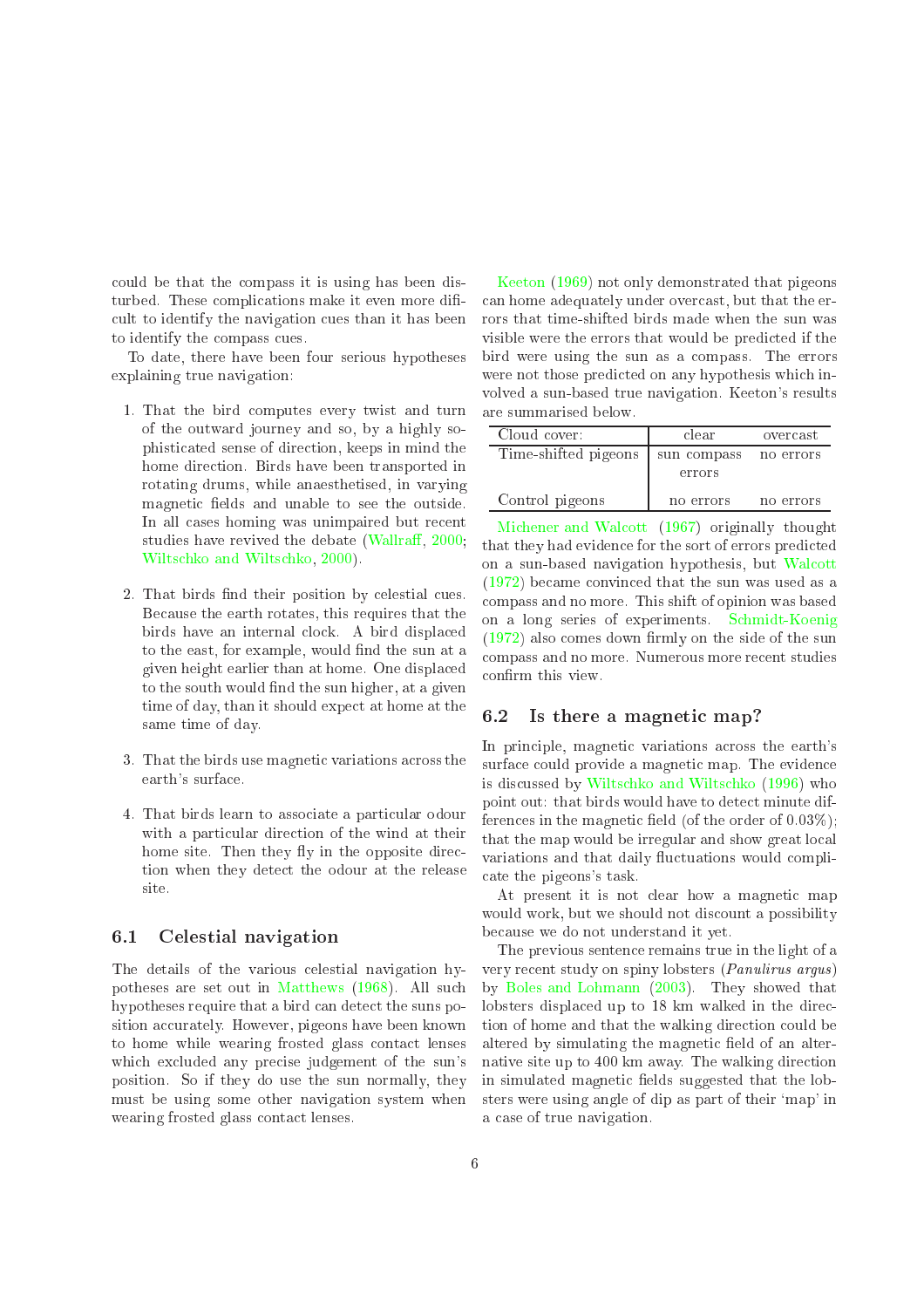#### $6.3$ Are odours important in determining the home direction?

[Wallraf](#page-8-14) [\(1967\)](#page-8-14) mystied his audien
e at the International Ornithologi
al Congress in Oxford when he des
ribed experiments in whi
h pigeons were kept in lofts where they could not see the sun. But they found home when released.

Another group were kept in a loft where they could see the sun all the time but were s
reened from the wind by glass screens. These birds could not find home when released.

One possibility was that pigeons learned to asso ciate particular smells with the wind direction experienced when they occur: they smell sea smells when the wind omes from the west, say. Then, when released to the west of their loft, the sea smells are stronger and the birds head east.

In 1972 Papi and his olleagues started a series of experiments whi
h showed disorientation of anosmi pigeons (no sense of smell). There is now a great deal more eviden
e but some bitterness on both sides of the debate. Three papers in the spe
ial navigation issue review the evidence: [\(Wallra](#page-8-15)ff, [1996;](#page-8-15) Wiltschko, [1996;](#page-8-16) [Able,](#page-7-19) [1996\)](#page-7-19). And the most re
ent paper is by [Odetti](#page-8-17) et al. [\(2003\)](#page-8-17)

#### $\overline{7}$ Calibrating the systems

Birds are not born with a star map and, as they migrate, the pattern of stars hanges. Similarly, the magnetic compass is based on the angle of dip which be
omes zero and then reverses for those migrants which cross the equator. How do they learn the appropriate direction?

[Able](#page-7-13) and Able [\(1996\)](#page-7-13) give an excellent account of the development of abilities. Hand reared savannah sparrows whi
h have never seen the sky show a preferen
e for the southwest in autumn when pla
ed in a magnetic field. In otherwords, the response to the magnetic compass is genetically programmed. [Helbig](#page-7-2)  $(1996)$  has studied the genetic control of migratory direction and found that hand-reared blackcaps exhibited preferred directions which were populationspecific and were heritable. It appears that only a few major genes control the preferred direction.

Migratory song birds also have a geneti
ally ontrolled response to the axis of elestial rotation [\(Able](#page-7-13) and Able, [1996\)](#page-7-13) but they also adjust the magnetic compass if it conflicts with celestial cues [\(Bingman,](#page-7-20) [1983\)](#page-7-20). This is important for migrants be
ause the preferred dire
tion may hange during different legs of the the flight. It is especially important for birds that cross the equator because the angle of dip reverses and the magnetic compass must be adjusted if it is to go on working. In a more re ent study, [Sandberg](#page-8-18) et al. [\(2000\)](#page-8-18) found birds of four species were able to calibrate their star maps using magneti information.

### 8 Redundancy and the balance between systems

When the sky is overcast, Keeton's pigeons use their magnetic compass. On a sunny day they cannot be disoriented by bar magnets. We now know there are multiple systems but we do not know how mu
h attention birds give to ea
h system. Studies in learning show that learning two cues at once tends to reduce learning of either and it seems very likely that individuals differ considerably in the weight they give to the different systems. That would explain why some pigeons are disoriented at particular release sites while others are not. Again some are disoriented by parti
ular treatments, others are not.

It may explain such differences, but it also makes it very difficult indeed to design conclusive experiments.

# 9 Re
ent papers

 $\overline{A}$ papers  $\circ$ f A number of re
ent papers are of interest: [Mouritsen](#page-8-19) and Mouritsen [\(2000\)](#page-8-19); Baeckman and Alerstam  $(2003)$ : Nehmzow and [Wilts
hko](#page-8-20) [\(2000](#page-8-20)) [Wehner](#page-8-21) [\(2001\)](#page-8-21); [Wilts
hko](#page-9-2) and Wilts
hko [\(2003\)](#page-9-2) [Bonadona](#page-7-22) et al. [\(2000\)](#page-7-22) [Mouritsen](#page-8-22) et al. [\(2003](#page-8-22)).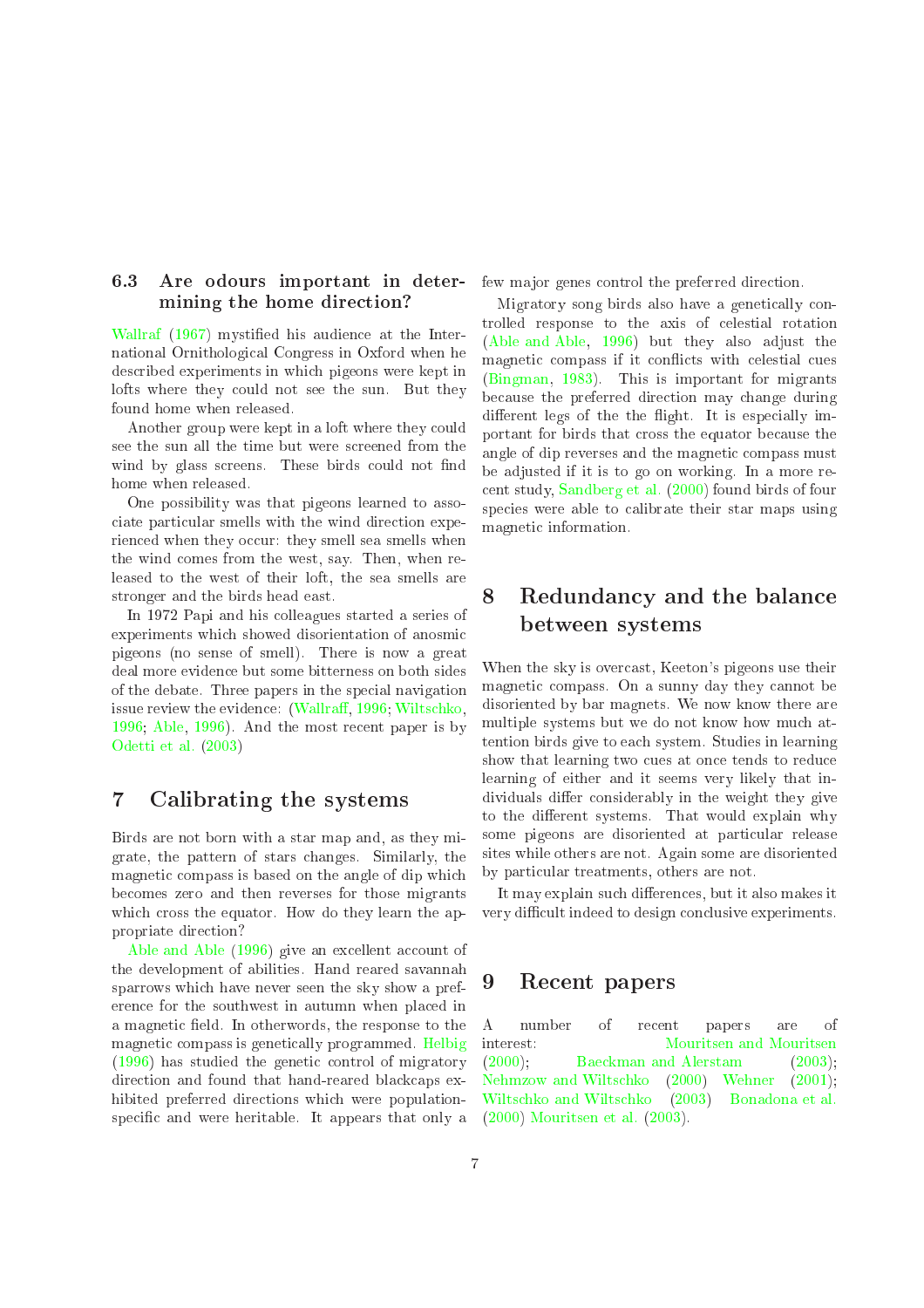# References

- <span id="page-7-19"></span>K.P. Able. The debate over olfactory navigation by homing pigeons. Journal of Experimental Biology,  $199:121 - 124, 1996.$
- <span id="page-7-16"></span>K.P. Able and M.A. Able. Daytime calibration of magnetic orientation in a migratory bird requires a view of skylight polarization. Nature, 364:523-525, 1993.
- <span id="page-7-13"></span>K.P. Able and M.A. Able. The flexible migratory orientation system of the savannah sparrow (passerculus sandwichensis). Journal of Experimental Biology, 199:3-8, 1996.
- <span id="page-7-21"></span>J. Baeckman and T. Alerstam. Orientation scatter of free-flying nocturnal passerine migrants: components and causes. 2003.
- <span id="page-7-10"></span>F.C. Bellrose. Radar in orientaion reseaarch. In Proceedings of 14th International Ornithological Congress, pages 281-309, Oxford, 1967. Blackwell.
- <span id="page-7-20"></span>V.P. Bingman. Magnetic field orientation of magnetic field orientation of migratory naive savannah sparrows with diferent first summer experience. Behaviour, 87:43-53, 1983.
- <span id="page-7-18"></span>L.C. Boles and K.J. Lohmann. True navigation and magnetic maps in spiny lobsters. Nature, 421:60-63, 2003.
- <span id="page-7-22"></span>F. Bonadona, R. Holland, L. Dall'Antonia, T. Guilford, and S. Benvenuti. Tracking clock-shifted homing pigeons from familiar release sites. Journal of Experimental Biology,  $203:207-212$ ,  $2000$ .
- <span id="page-7-15"></span>M.L. Brines. Dynamic patterns of skylight polarization as clock and compass. Journal of Theoretical Biology, 86:507-512, 1980.
- <span id="page-7-9"></span>S.T. Emlen. The ontogenetic development of orientation capabilities. In Ani, al orientation and navigation, number SP-262, pages 191-210. NASA, 1972.
- <span id="page-7-11"></span>D.R. Griffin. Oriented bird migration between opaque cloud layers. Proceedings of American Philosophical Society, 117:117-141, 1973.
- <span id="page-7-14"></span>G.A. Gudmundsson and R. Sandberg. Sanderling *(calidris alba)* have a magnetic compass: orientation experiments during spring migration in iceland. *Journal of Experimental Biology*, 203:3137-3144, 2000.
- <span id="page-7-2"></span>A.J. Helbig. Genetic basis, mode of inheritance and evolutionary changes of migratory directions in palearctic warblers (Aves: Sylviidae). Journal of Experimental Biology, 199:49-55, 1996.
- <span id="page-7-17"></span>W.T. Keeton. Orientation by pigeons: is the sun necessary? Science, 165:922-928, 1969.
- <span id="page-7-6"></span>W.T. Keeton. Magnets interfee with pigeon homing. Proceedings National Academy of Science, 68:102-106, 1971.
- <span id="page-7-7"></span>G. Kramer. Eine neue Methode zur Erforschung der Zugorientierung und die bisher damit erzielten Ergebnisse. In Proceedings of 10th International Ornithological Congress, Upsalla, pages 271-280, 1951.
- <span id="page-7-8"></span>G. Kramer. Experiments in bird orientation. *Ibis*, 94:  $265 - 285, 1952.$
- <span id="page-7-12"></span>M. Lindauer and H. Martin. Maagnetic efect on dancing bees. In Animal orientation and naviga*tion*, number SP-262, pages 559-567. NASA, 1972.
- <span id="page-7-5"></span>G.V.T. Matthews. The experimental invesigation of navigaion in homing pigeons. Journal of Experimental Biology, 28:508-536, 1951.
- <span id="page-7-0"></span>G.V.T. Matthews. Bird Navigation. Cambridge University Press, Cambridge, 1968.
- <span id="page-7-1"></span>G.V.T. Matthews. Do pigeons determine latitudinal displacement from the sun's altitude? Nature, 227: 627, 1970.
- <span id="page-7-4"></span>M.C. Michener and C. Walcott. Homing of single pigeons — analysis of tracks. Journal of Experimental Biology, 47:99-131, 1967.
- <span id="page-7-3"></span>H. Mouritsen. Yes, the clock-and-compass strategy can explain the distribution of ringing recoveries: reply to Thorup et al. Animal Behaviour, 60:F9-F14, 2000.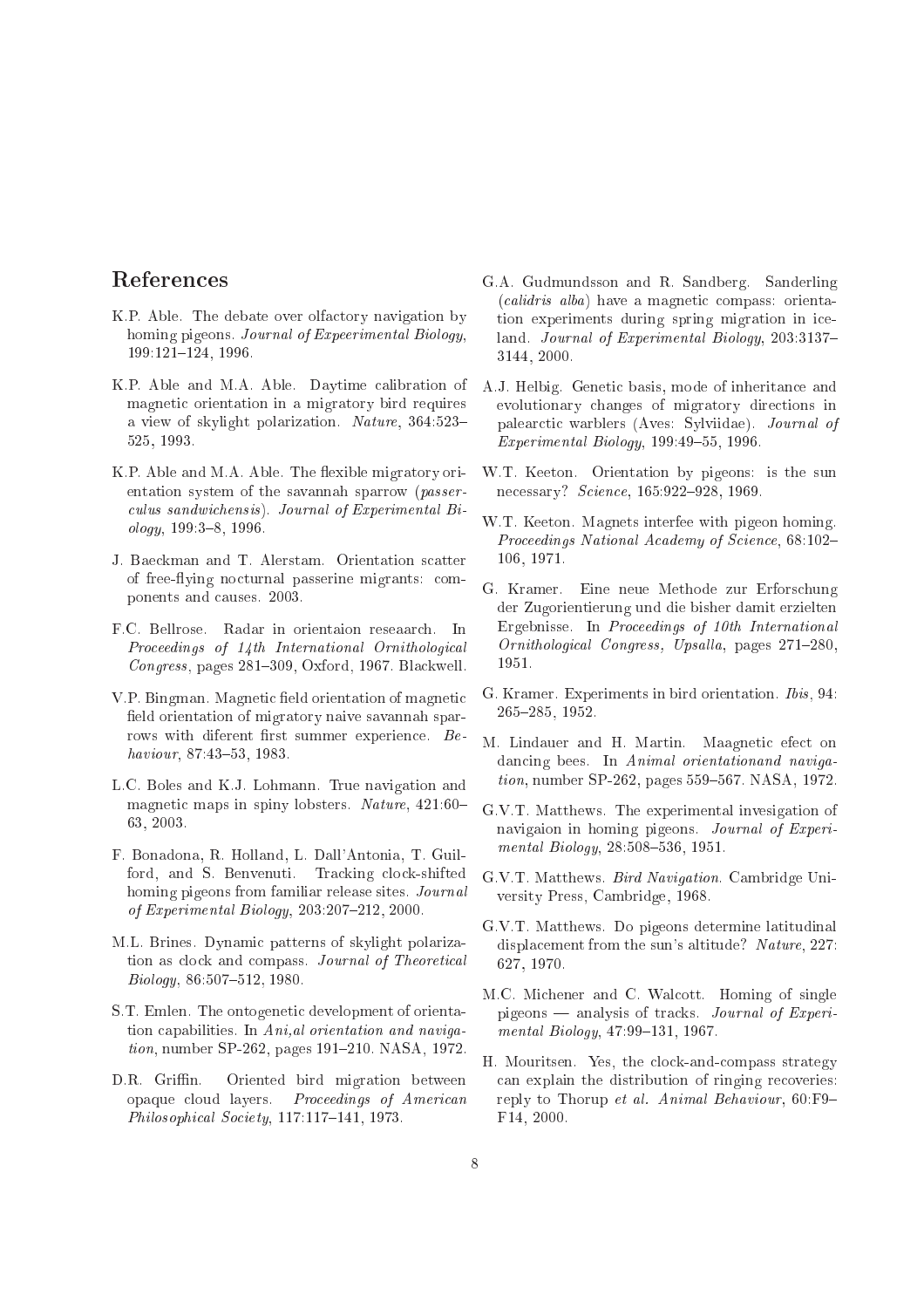- <span id="page-8-22"></span>H. Mouritsen, K.P. Huvvaert, B.J. Frost, and D.J. E.G.F. Sauer. Anderson. 2003.
- <span id="page-8-5"></span>H., Mouritsen and O.N. Larsen. Migrating songbirds tested in computer-controlled emlen funnels use stellar cues for a time-independent compass. The Journal of Experimental Biology, 204:3855-3865, 2001.
- <span id="page-8-19"></span>H Mouritsen and O. Mouritsen. A mathematical expectation model for bird navigation based on the clock-and-compass strategy. J Theor Biol.,  $21:283-$ 291, 2000.
- <span id="page-8-20"></span>U. Nehmzow and R Wiltschko. Computer Simulation of Long-Range Bird Navigation. MIT, 2000.
- <span id="page-8-6"></span>I.C. Nisbet. Atmospheric turbulence in bird flight. British Birds, 48:57-559, 1955.
- <span id="page-8-17"></span>F. Odetti, P. Ioaè, and A. Gagliardo. Development of the navigational map in homing pigeons: effects of flight experience on orientation performance. Animal Behaviour, 66:1093-1099, 2003.
- <span id="page-8-0"></span>A.C. Perdeck. Two types of orientation in migrating starlings sturnus vulgaris l. and chaffinches fringilla coelebs l. as revealed by displacement experiments.  $Ardea, 46:1-37, 1958.$
- <span id="page-8-8"></span>J.B. Phillips and J.A. Waldvogel. Reflected light cues generate short-term deflector-loft effect. In F. Papi and H.G. Wallraff, editors, Avian Navigation, pages 190–202. Springer-Verlag, Berlin, 1982.
- <span id="page-8-9"></span>J.B. Phillips and J.A. Waldvogel. Celestial polarised light patterns as a calibration reference for sun compass of homing pigeons. Journal of Theoretical Biology, 131:55-67, 1988.
- <span id="page-8-18"></span>R. Sandberg, J. Bäckman, F.R. Moore, and M. Lõhmus. Magnetic information calibrates celestial cues during migration. Animal Behaviour,  $60:453 - 462.2000.$
- <span id="page-8-3"></span>E.F.G. Sauer and E.M. Sauer. Zur Frage der nächtlichen Zugorientierung von Grasmücken. Rev. Suisse Zool., 62:250-259, 1955.
- <span id="page-8-4"></span>Die Sternenorientierung nächtlich ziehender Grasmücken. (sylvia atricapilla, borin und curruca). Z. Tierpsuchol., 14:29-70, 1957.
- <span id="page-8-1"></span>K. Schmidt-Koenig. Current problems in bird orientation. Advances in the study of behaviour, 1: 217-278, 1965.
- <span id="page-8-13"></span>K. Schmidt-Koenig. New experiments on the effect of clock shifts on homing in pigeons. In Animal *orientation and navigation*, number SP-262, pages 275-282. NASA, 1972.
- <span id="page-8-2"></span>K. Thorup, J. Rabøl, and J.J. Madsen. Can clockand-compass explain the distribution of ringing recoveries of pied flycatchers? Animal Behaviour, 60:F3-F8, 2000.
- <span id="page-8-12"></span>C. Walcott. The navigation of pigeons: do they use sun navigation? In Animal orientation anf navigation, number SP-262, pages 283-292. NASA, 1972.
- <span id="page-8-7"></span>C. Walcott and R.P. Green. Orientation of homing pigeons altered by a change in the direction of an applied magnetic field. Science, 184:180-182, 1974.
- <span id="page-8-14"></span>H.G. Wallraf. The present status of our knowledge about pigeon homing. In Proceedings of 14th International Ornithological Congress, pages 331-358. Oxford, 1967. Blackwell.
- <span id="page-8-15"></span>H.G. Wallraff. Seven theses on pigeon homing deduced from empirical findings. Journal of Experimental Biology, 199:105-111, 1996.
- <span id="page-8-10"></span>H.G. Wallraff. Path integration by passively displaced homing pigeons? Animal Behaviour, 60: F30-F36, 2000.
- <span id="page-8-21"></span>R. Wehner. Ecology, bird navigation-computing orthodromes. Science, 291(5502):264-265, 2001.
- <span id="page-8-16"></span>R. Wiltschko. The function of olfactory input in pigeon orientation: does it provide navigational information or play another role? *Journal of Experimental Biology*, 199:113-119, 1996.
- <span id="page-8-11"></span>R. Wiltschko and W. Wiltschko. A strategy for beginners! reply to wallraff (2000). Animal Behaviour, 60:F37-F43, 2000.